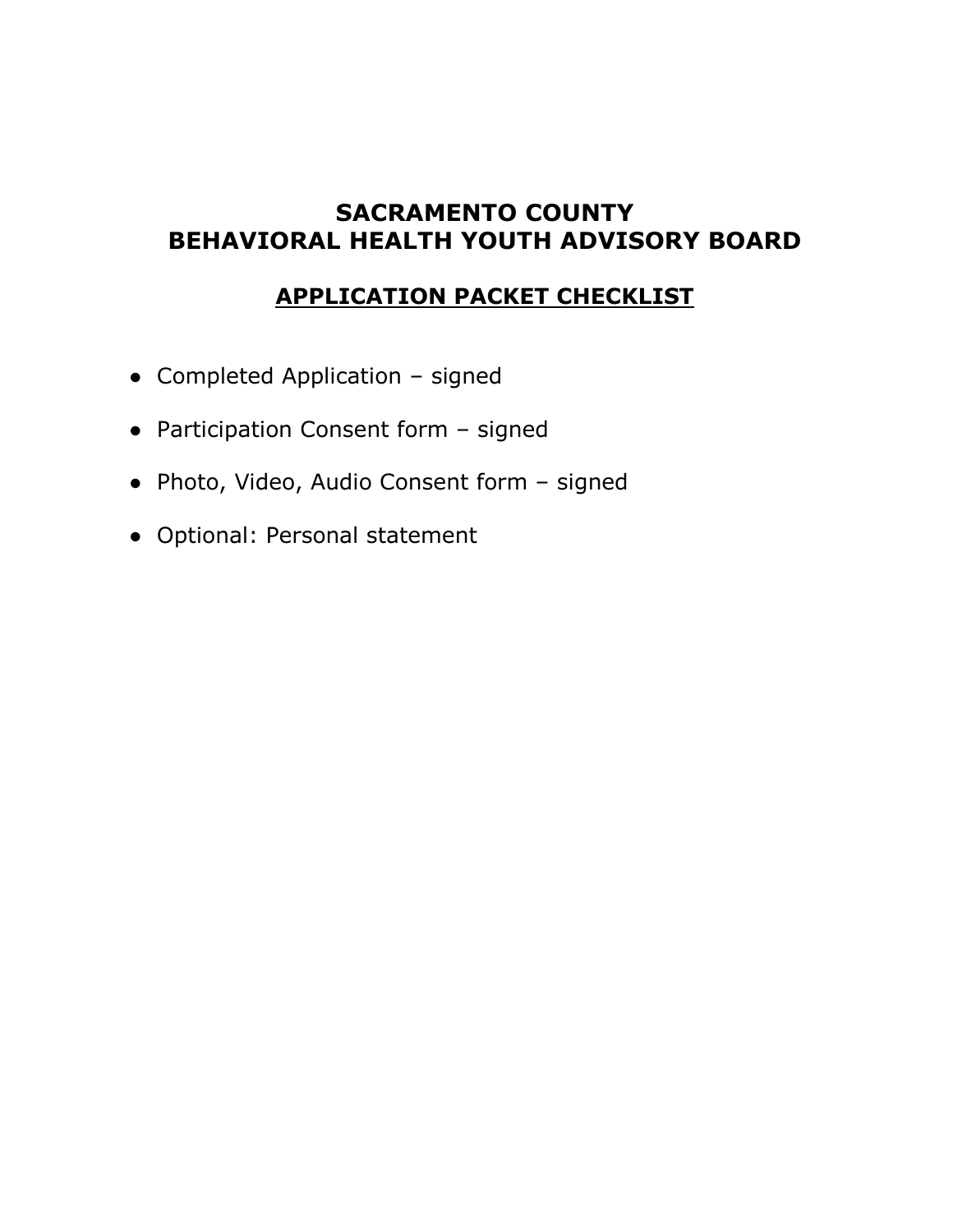### **SACRAMENTO COUNTY BEHAVIORAL HEALTH YOUTH ADVISORY BOARD APPLICATION FOR APPOINTMENT**

Send original application with signature by mail **OR** e-mail to the Clerk's Office

- Mail: 700 H Street, Suite 2450, Sacramento, CA 95814
- Email: [Boardclerk@saccounty.net](mailto:Boardclerk@saccounty.net)

| Address: _____________________________City:____________________ Zip:________     |  |  |  |
|----------------------------------------------------------------------------------|--|--|--|
| What kind of address: ()Home ()Mailing ()School/College ()Shelter<br>()Other     |  |  |  |
| School: __________________________Grade: ____________Date of Birth: ____________ |  |  |  |
|                                                                                  |  |  |  |
| Sacramento County Supervisor District in which you reside or                     |  |  |  |
|                                                                                  |  |  |  |
| Locate your District here: http://www.supervisorlookup.saccounty.net/.           |  |  |  |

1. How did you learn about the Sacramento County Behavioral Health Youth Advisory Board?

2. Why are you interested in joining the Behavioral Health Youth Advisory Board? Feel free to share your unique perspectives and/or lived experiences.

| <b>Office Use Only</b> |                         |
|------------------------|-------------------------|
|                        | Seat # / Replaces:      |
|                        | Appointment<br>:Expires |
|                        | Term Expires:           |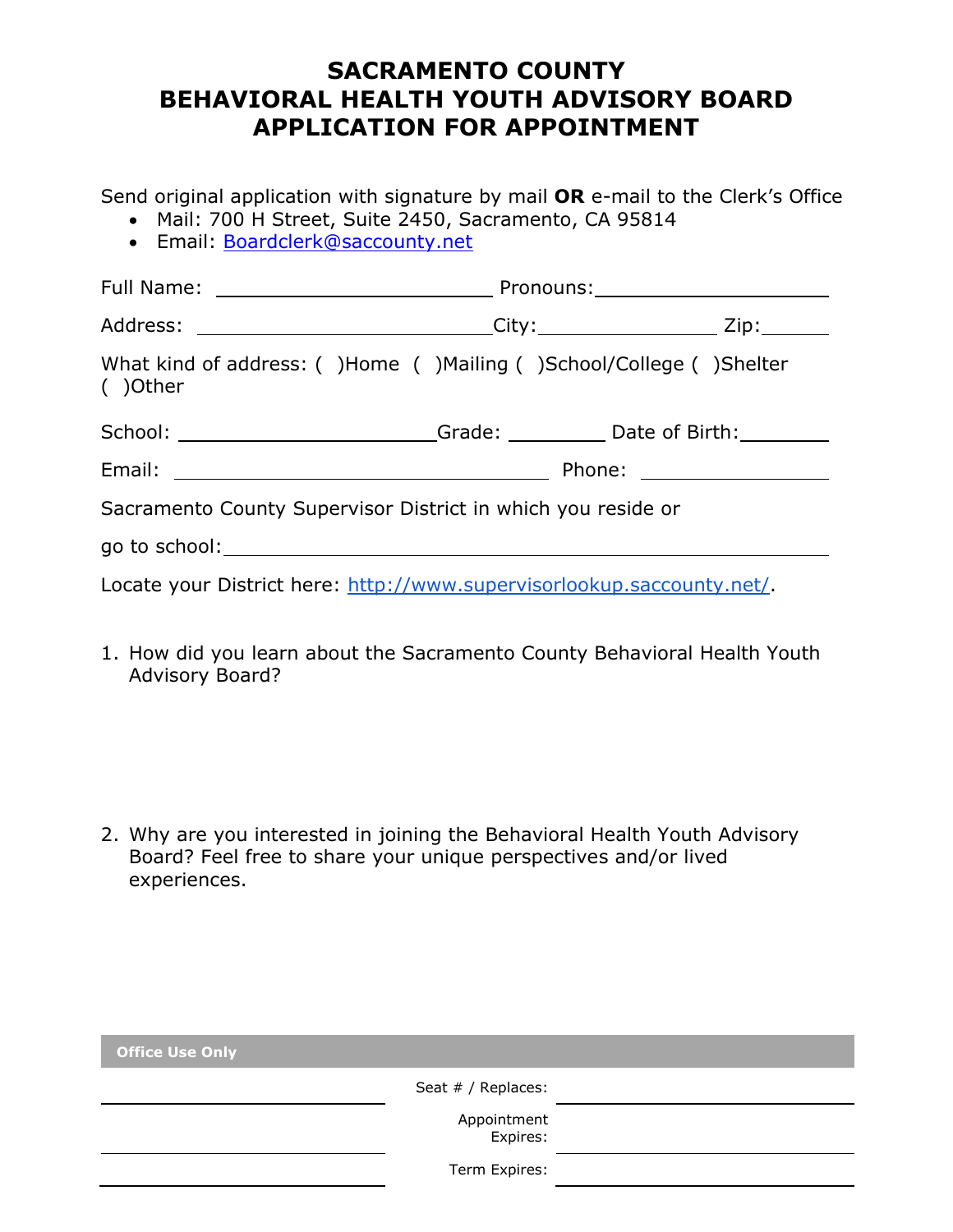3. What are one or two mental and behavioral health issues that youth in Sacramento face today, and what is one of your ideas for improving youth mental health?

4. What do you hope to gain from your involvement on the Youth Advisory Board?

5. What are your future aspirations and goals, and how might serving on the Youth Advisory Board help you with these?

6. A Board member will be required to meet twice a month in the evenings, with the potential for an additional training (total of about 6-8 hours per month). Do you foresee any conflicts with this commitment?

7. Optional: If you have any other relevant information or experiences you would like to share with the Board of Supervisors, you may attach a personal statement.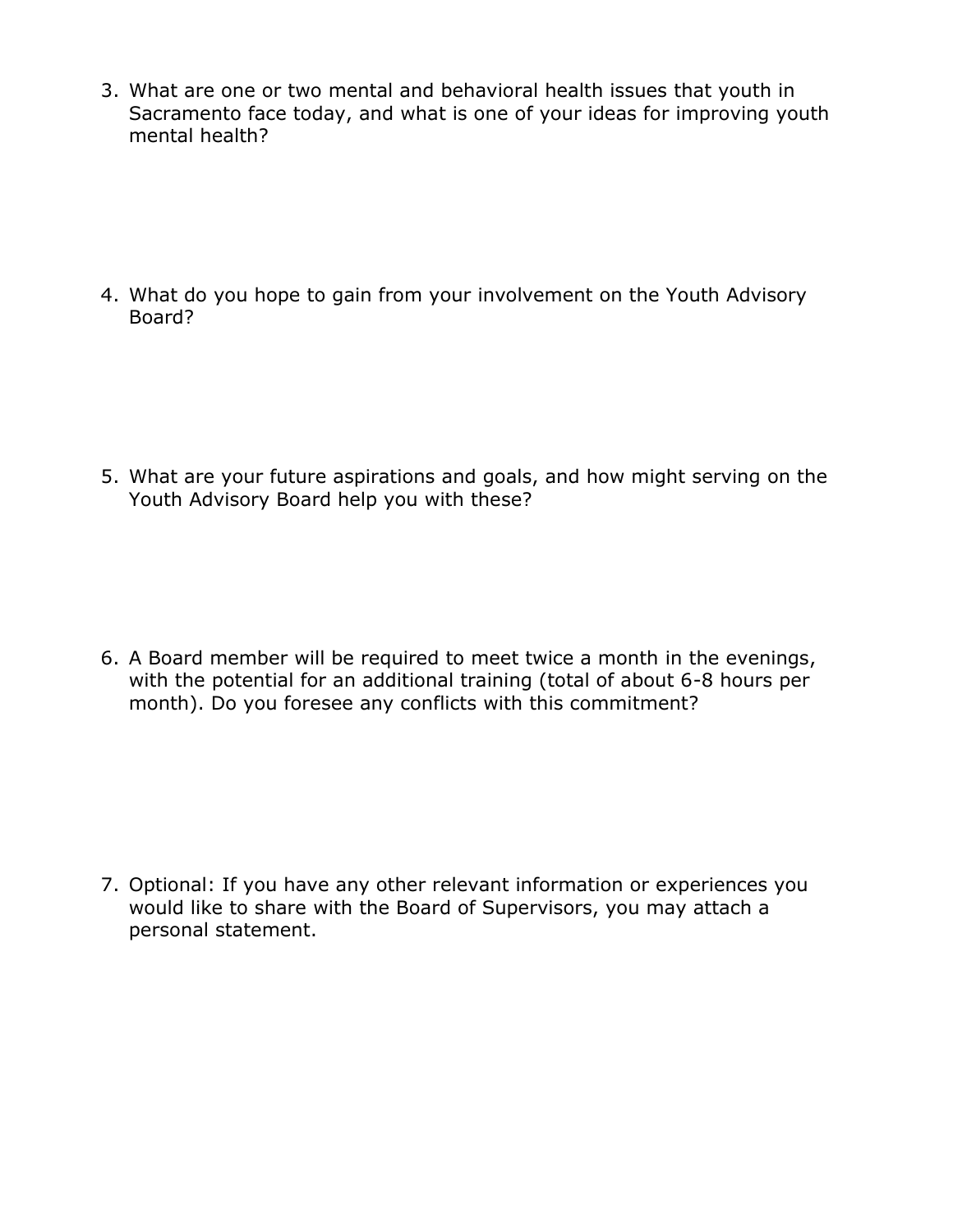**Please submit the following forms with your completed and signed application:**

- **Participation Consent Form** completed by you
- **Photo, Video, Audio Consent Form** completed by you
	- o **If you are under 18 years old:** Parent/Guardian signature is required

## **SACRAMENTO COUNTY BEHAVIORAL HEALTH YOUTH ADVISORY BOARD**

### **PARTICIPATION CONSENT FORM**

The purpose of the Sacramento County Behavioral Health Youth Advisory Board is to advise the Board of Supervisors on behavioral and mental health issues affecting youth in Sacramento County. Participation on the Youth Advisory Board requires attendance at monthly meetings and scheduled trainings, as well as completion of individual assignments and projects.

I (full name), \_\_\_\_\_\_\_\_\_\_\_\_\_\_\_\_\_\_\_\_\_\_\_\_\_\_\_\_\_\_\_\_, give my permission to participate in the Sacramento County Behavioral Health Youth Advisory Board.

\_\_\_\_\_\_\_\_\_\_\_\_\_\_\_\_\_\_\_\_\_\_\_\_\_\_\_\_\_\_\_\_\_\_\_\_\_\_\_\_\_\_\_\_\_\_\_\_\_

\_\_\_\_\_\_\_\_\_\_\_\_\_\_\_\_\_\_\_\_\_\_\_\_\_\_\_\_\_\_\_\_\_\_\_\_\_\_\_\_\_\_\_\_\_\_\_\_\_

\_\_\_\_\_\_\_\_\_\_\_\_\_\_\_\_\_\_\_\_\_\_\_\_\_\_\_\_\_\_\_\_\_\_\_\_\_\_\_\_\_\_\_\_\_\_\_\_\_

\_\_\_\_\_\_\_\_\_\_\_\_\_\_\_\_\_\_\_\_\_\_\_\_\_\_\_\_\_\_\_\_\_\_\_\_\_\_\_

Emergency Contact Person(s):

Emergency Contact Phone Number(s):

Emergency Contact Email Address(es):

### **PHOTO, VIDEO, AUDIO CONSENT FORM**

I (full name), \_\_\_\_\_\_\_\_\_\_\_\_\_\_\_\_\_\_\_\_\_\_\_\_\_\_\_\_\_\_\_\_, give my permission to be photographed, filmed and audio recorded with the understanding that the photos or videos may be used on a website or print publications.

**Signature** 

\_\_\_\_\_\_\_\_\_\_\_\_\_\_\_\_\_\_\_\_

Date